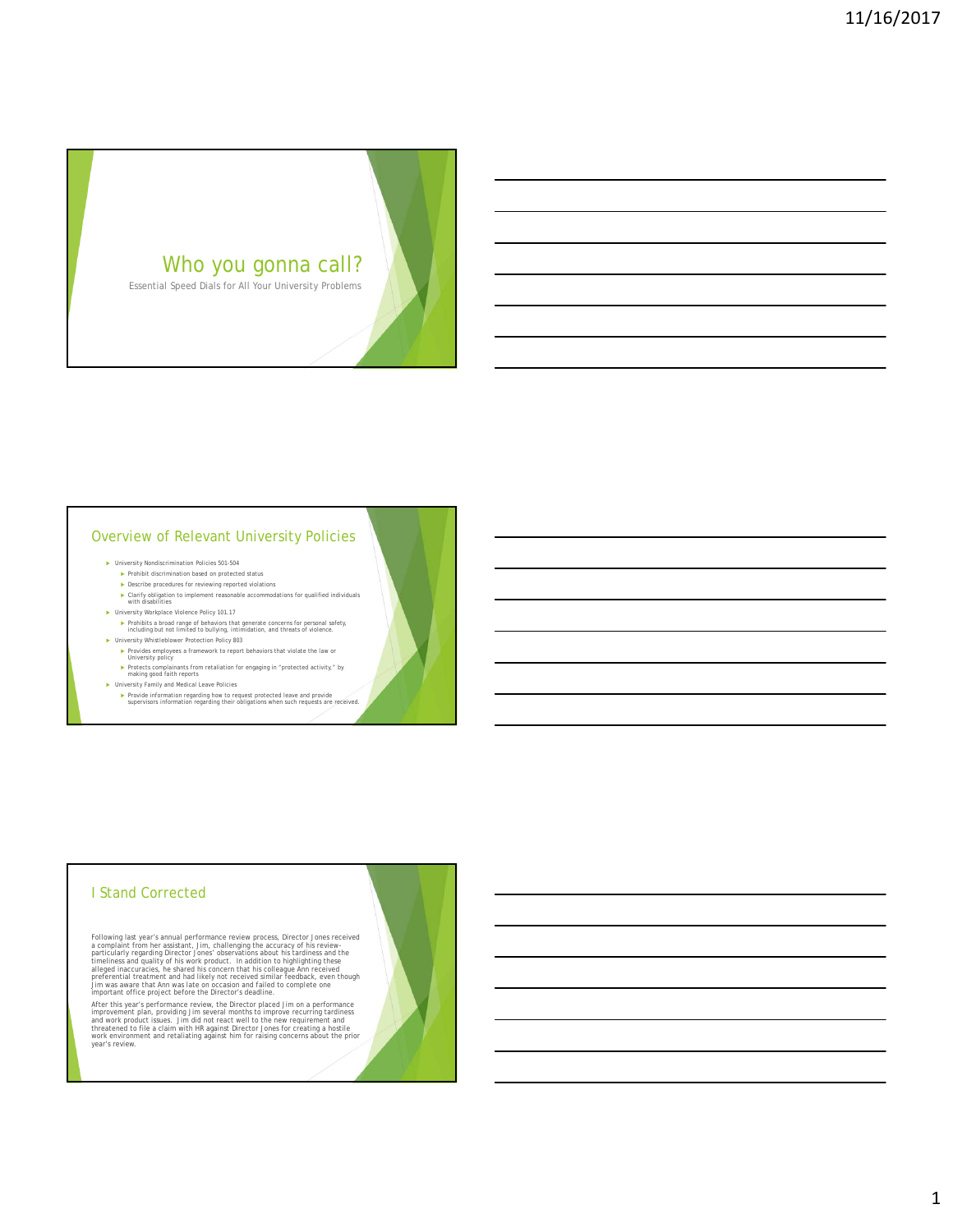- ► Has Jim engaged in "protected activity" warranting protection under the University's Whistleblower protection policy?
- What are the requirements for establishing an actionable "hostile work environment" claim?
- Can the issues Jim raises in this scenario ever be sufficient basis to give rise to such a claim?

#### Who you gonna call?

- Essential Speed Dials for Supervisors who receive similar complaints:
	- ► For staff concerns, contact the Office of Human Resources Employee Relations<br>Representatives: http://hr.uncc.edu/employee-relations
	- For faculty concerns, contact the Office of Academic Affairs Budget and Personnel: http://provost.uncc.edu/academic-budget-personnel

# Hall Talk

Jane is scheduled to attend an annual professional conference in Chicago with<br>Jane, a sendor member of your department, next week. In advance of the trip,<br>she casually shares with you that Jack is littering her inbox with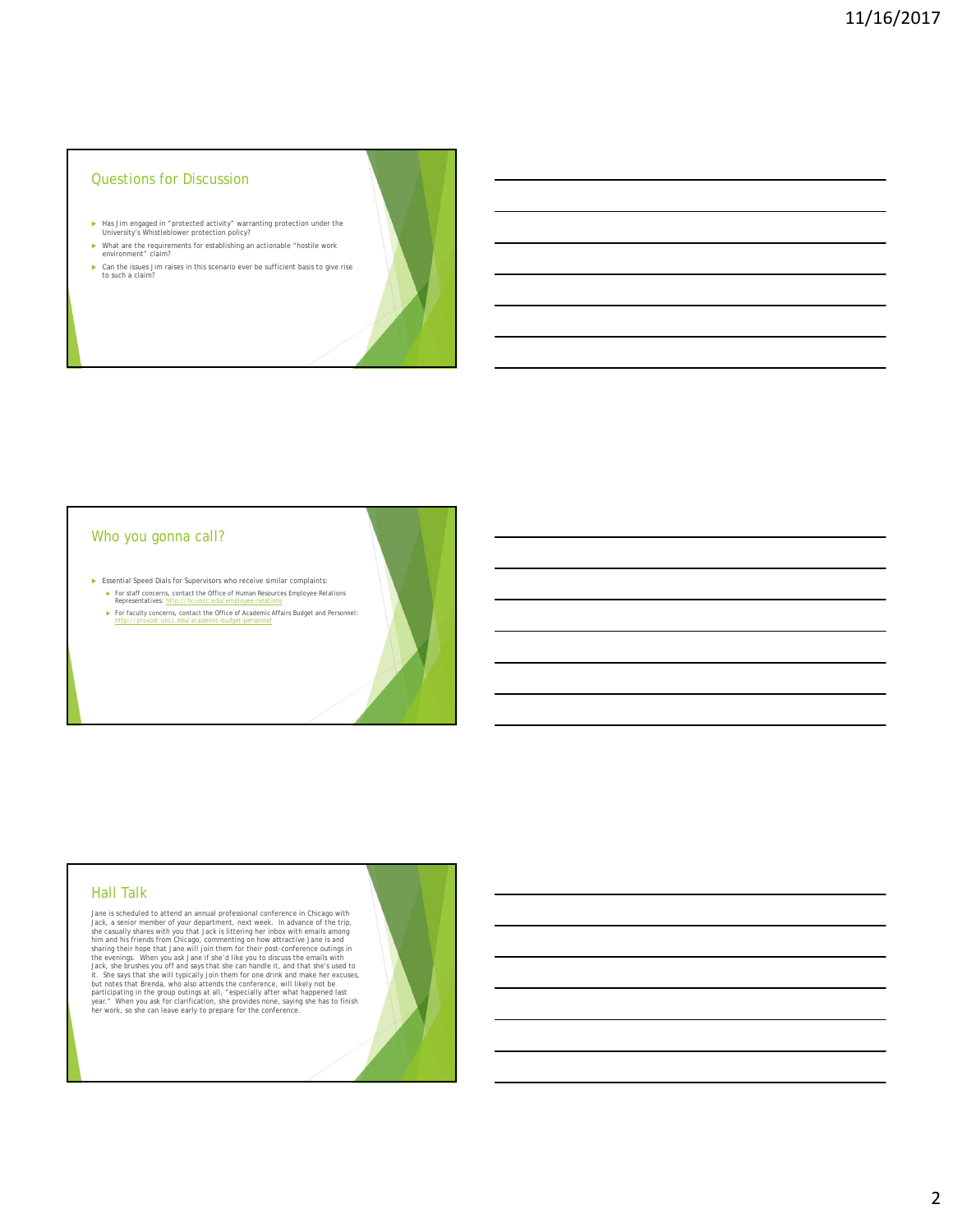- As Jane's supervisor, do you have any obligations under the law or University policy to follow up on what Jane has just reported to you? Why or why not?
- ▶ Could the behaviors Jane has reported violate the University's Nondiscrimination policy?
- What additional information is needed, if any, to make that assessment?

#### Who you gonna call?

- It depends, but any of the following resources will get you to the right office:
	- For behaviors targeting students, contact the Title IX Coordinator: http://titleix.uncc.edu/
	- ► For behaviors targeting employees, contact the Office of Human Resources<br>Employee Relations representatives: http://hr.uncc.edu/employee-relations;
	- Faculty may also contact the Office of Academic Affiars Budget and Personnel: http://provost.uncc.edu/academic-budget-personnel
- Confidential resources for individuals experiencing sexual harassment: For Employees: http://hr.uncc.edu/em
	- e-assistance-program
	- For Students: http://counselingcenter.uncc.edu/

#### Interim Measures

An associate dean who reports to you is out on approved leave for 12 weeks,<br>recovering from back surgery. During his leave period, you appoint another<br>employee, who comes highly recommended, to serve as interim. The interi

The week prior to the associate dean's scheduled return from leave, you learn<br>that his recovery will likely take longer than originally anticipated. Given the<br>trittical nature of the position, you are concerned about the u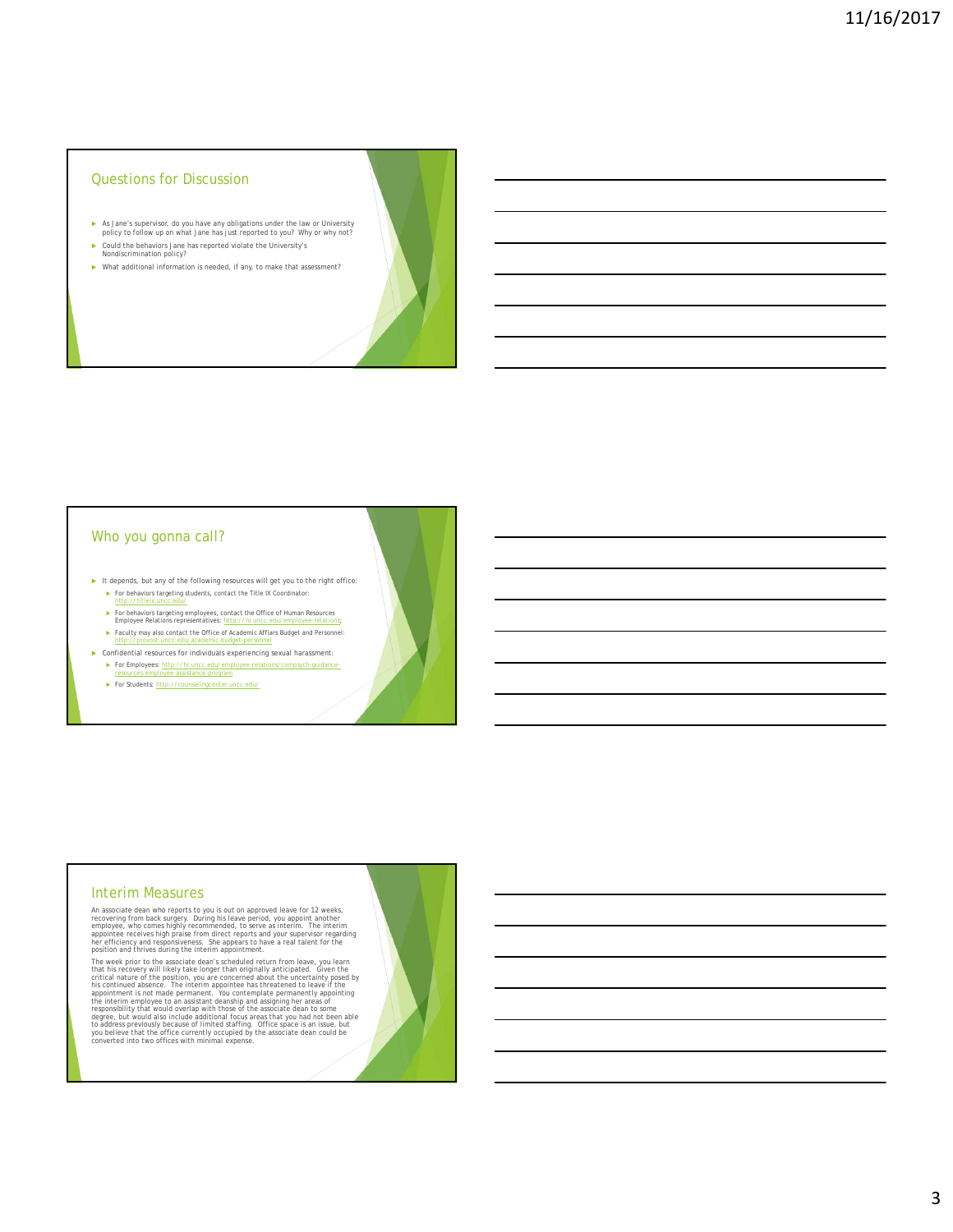- What obligations, if any, does the University have to employees on protected FMLA leave, when that protected leave is exhausted?
- What potential issues are posed by the appointment of the interim hire to a permanent position?

# Who you gonna call?

- For questions concerning the implementation and administration of protected leave, contact the Office of Human Resources, Benefits Office:<br>
https://hr.uncc.edu/benefits
- For complaints regarding alleged violations of applicable leave policies, contact:
	- The Office of Human Resources Employee Relations representatives: http://hr.uncc.edu/employee-relations;
	- Faculty may also contact the Office of Academic Affiars Budget and Personnel: http://provost.uncc.edu/academic-budget-personnel

#### Lunch & Learn

The associate dean recovers and is released to work full time by his physician.<br>Prior to his return, he learned of your plans to transition some of his work to the<br>interim employee. He becomes very upset and files a claim

Sensing tension, colleagues in the department are wary of inviting both you and<br>the associate dean to college outings and meetings. You are likewise inclined to<br>discontinue professional development lunches you had schedule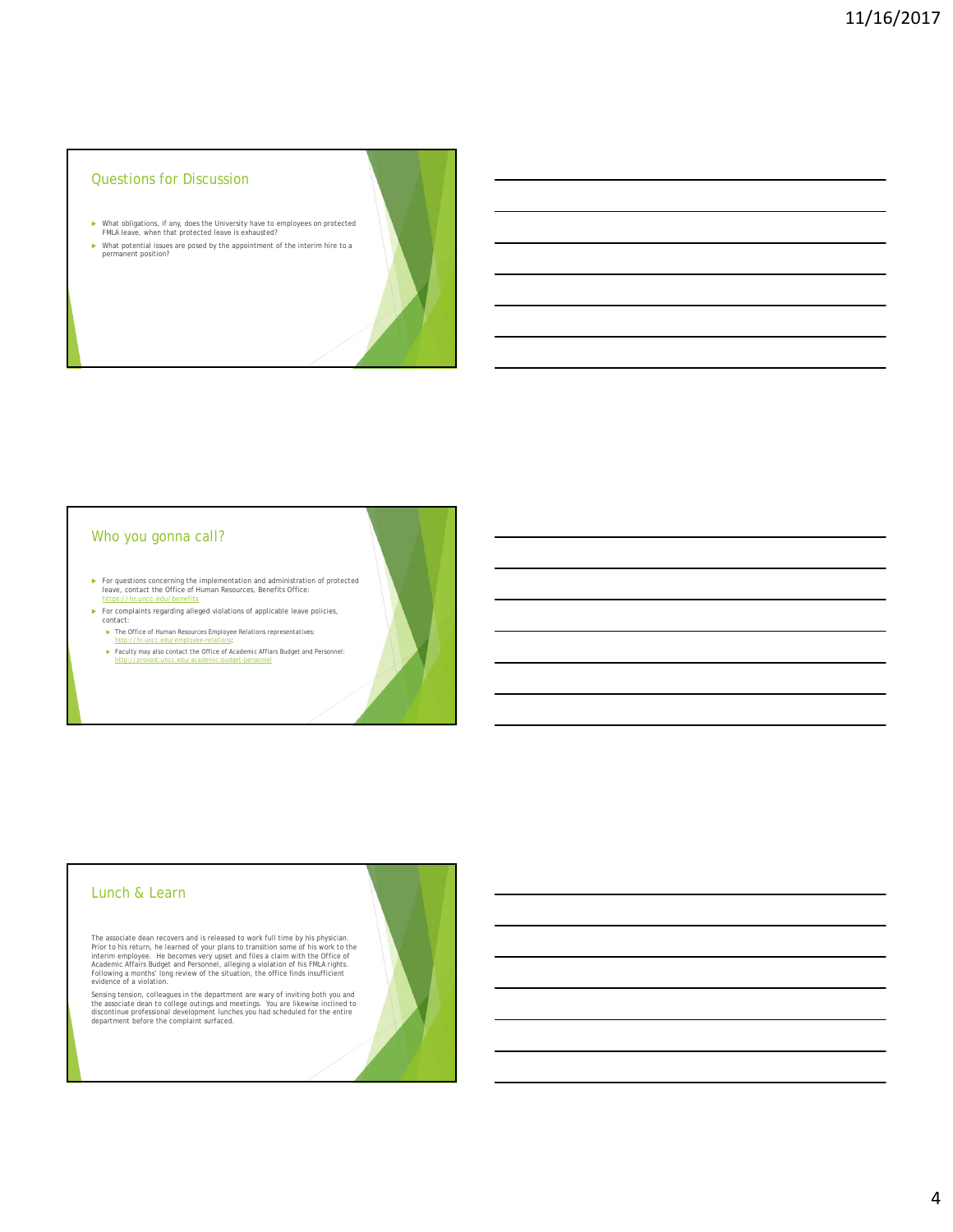- Did the associate dean engage in "protected activity" by filing the complaint alleging retaliation for taking protected leave?
- ► If so, would the cancellation of professional development lunches constitute an "adverse employment action," in violation of the University's retaliation policy or whistleblower protection policy?

#### Who you gonna call?

- For complaints regarding alleged violations of the University policies prohibiting retaliation, contact:
	- The Office of Human Resources Employee Relations representatives: http://hr.uncc.edu/employee-relations;
	- ► Faculty may also contact the Office of Academic Affiars Budget and Personnel:<br>http://provost.uncc.edu/academic-budget-personnel http://provost.uncc.edu/academic-budget-personnel

# Team Building Exercise

As dean, you feel compelled to clear the air following all of the recent<br>complaints in your office. Now fully versed on your obligations to avoid<br>retaliation, you are interested in hosting <u>all</u> of your direct reports at a

After seeking input from all prospective attendees, you reserve space at a nearby ustre cesort that offers zip-lining, kayaking tours, and catered campfires! After contacting the resort, your associate dean learns that the